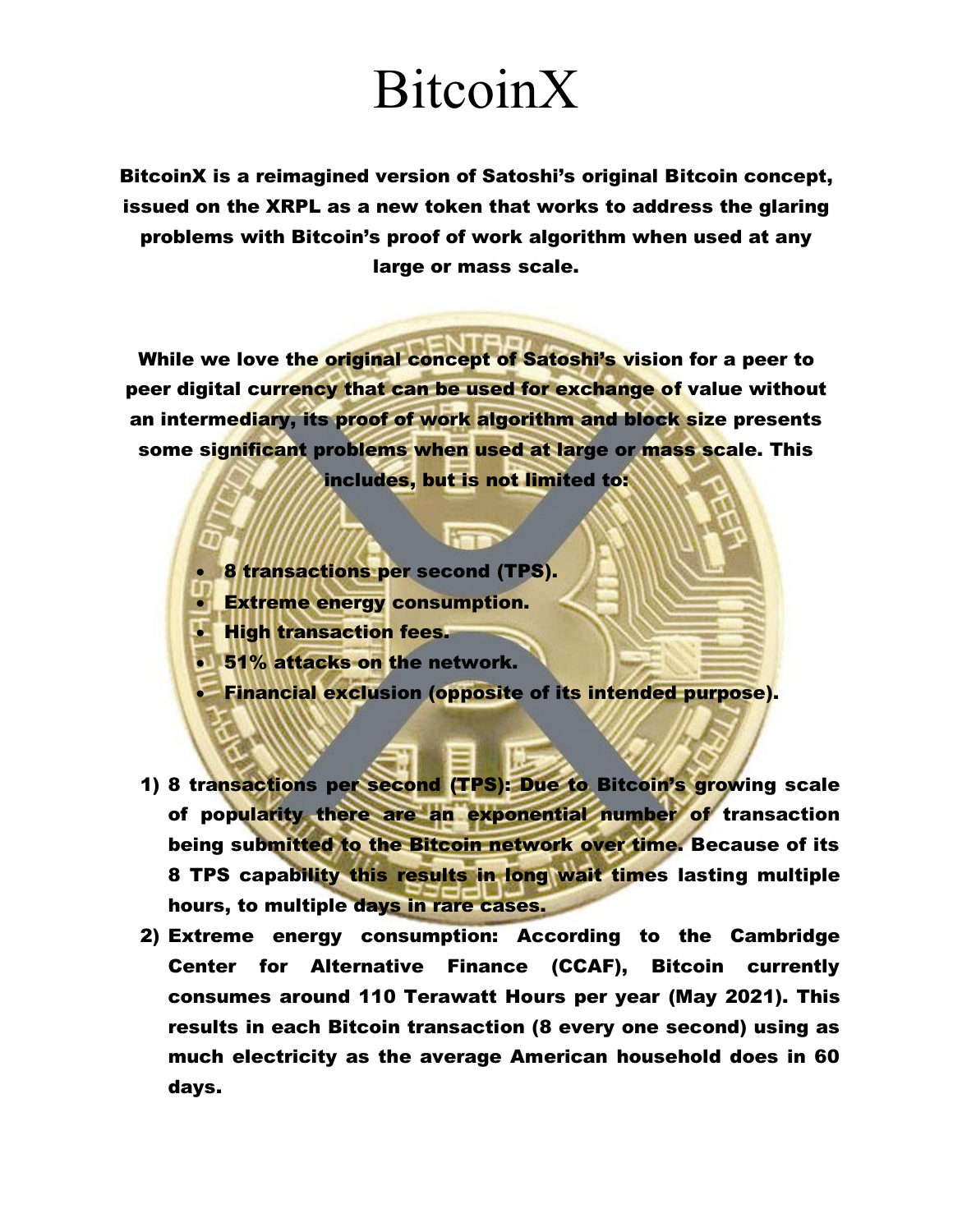- 3) High transaction fees: Due to the mining characteristic of Bitcoin's proof of work (POW) algorithm, transactions are prioritized by value to be processed by miners as they are rewarded with the fees for processing those transactions. This results in raising the cost of transactions over time as the network is used by more and more people.
- 4) 51% attacks on the network: Bitcoin's POW algorithm is driven by the hash power (or hash rate) of its miners. This is what validates transactions and keeps the record of immutable accountability, which is Bitcoin, or crypto's, most fundamental principal. This can be compromised if a single entity gains 51% of the hash power at one time, enabling it to rewrite history, or approve transactions that should not be approved. This possibility undermines the very core principal of ultimate accountability. Many will argue that Bitcoin's network is too robust at this point for any single entity to gain that much hash power, but it would be quite easy for a super power (US, China, Japan, etc…) to organize a mining facility powerful enough to not only successfully conduct a 51% attack, but ReOrg the entire block chain if BTC posed a systemic risk to their native fiat currency. We do not anticipate that would happen, but the fact that it is a possibility violates its own principal of ultimate accountability (more commonly referred to as immutable ledger).
- 5) Financial exclusion: In Satoshi's original vision for the Bitcoin network one of their main premises was financial inclusion. No one controlling your currency, no need for a bank, and more importantly no one excluded. This functioned very well in the early days of the Bitcoin network. As time went on and value of bitcoin increased, more and more people became financially unable to participate due to high transaction cost (\$50-\$200 USD). Bitcoin is now exclusively accessible by those with large capital, live in a first world country, or on centralized exchanges which undermines Bitcoin's principal of decentralization.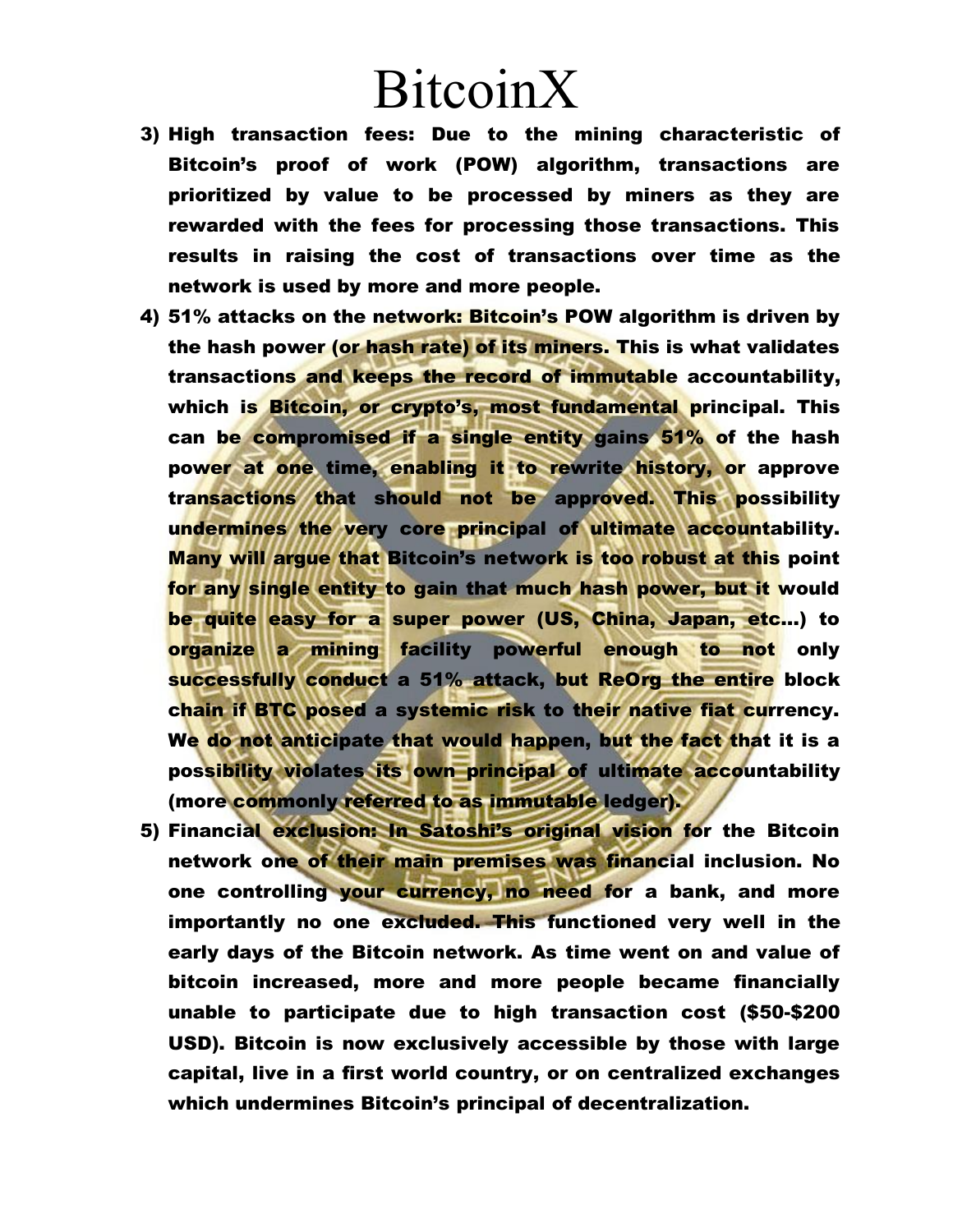This is where our story begins.

BitcoinX is a new crypto currency issued on the XRPL with a limited total supply of 21,000,000 coins (the same amount as Bitcoin's max supply that can ever be mined). The issuing wallet has been blackholed and can never be accessed again. BitcoinX solves the problems that the original Bitcoin network faces now that it is being used at scale. Because **BitcoinX is issued** on the XRPL it inherits the traits of the XRPL natively.

- 1000 TPS.
- Low energy consumption.
- Low transaction fees.
- 51% attack immunity.
- Financial inclusion.
- 1. 1000 TPS: The XRPL is capable of 1000 TPS due to its Byzantine consensus algorithm. This also enables BitcoinX to transact at the same speed.
- 2. Low energy consumption: The Byzantine consensus algorithm enables the XRPL to transact for 0.0079 KWh. This means that the energy consumption of BitcoinX Is 57,000x more efficient than Bitcoin.
- 3. Low transaction fees: BitcoinX is enabled to transact a payment for 0.000012 XRP on the XRPL, which at current prices is roughly 0.0012 of a penny in USD.
- 4. 51% attack immunity: The Byzantine consensus algorithm requires an 80% consensus on validators to approve a transaction. This means it is not possible to gain a 51% hash power through mining to attack the network or ReOrg payment history as BitcoinX does not use POW at all. A 51% attack is simply not possible.
- 5. Financial inclusion: As outlined above using the Bitcoin network has become very expensive, thus excluding individuals with low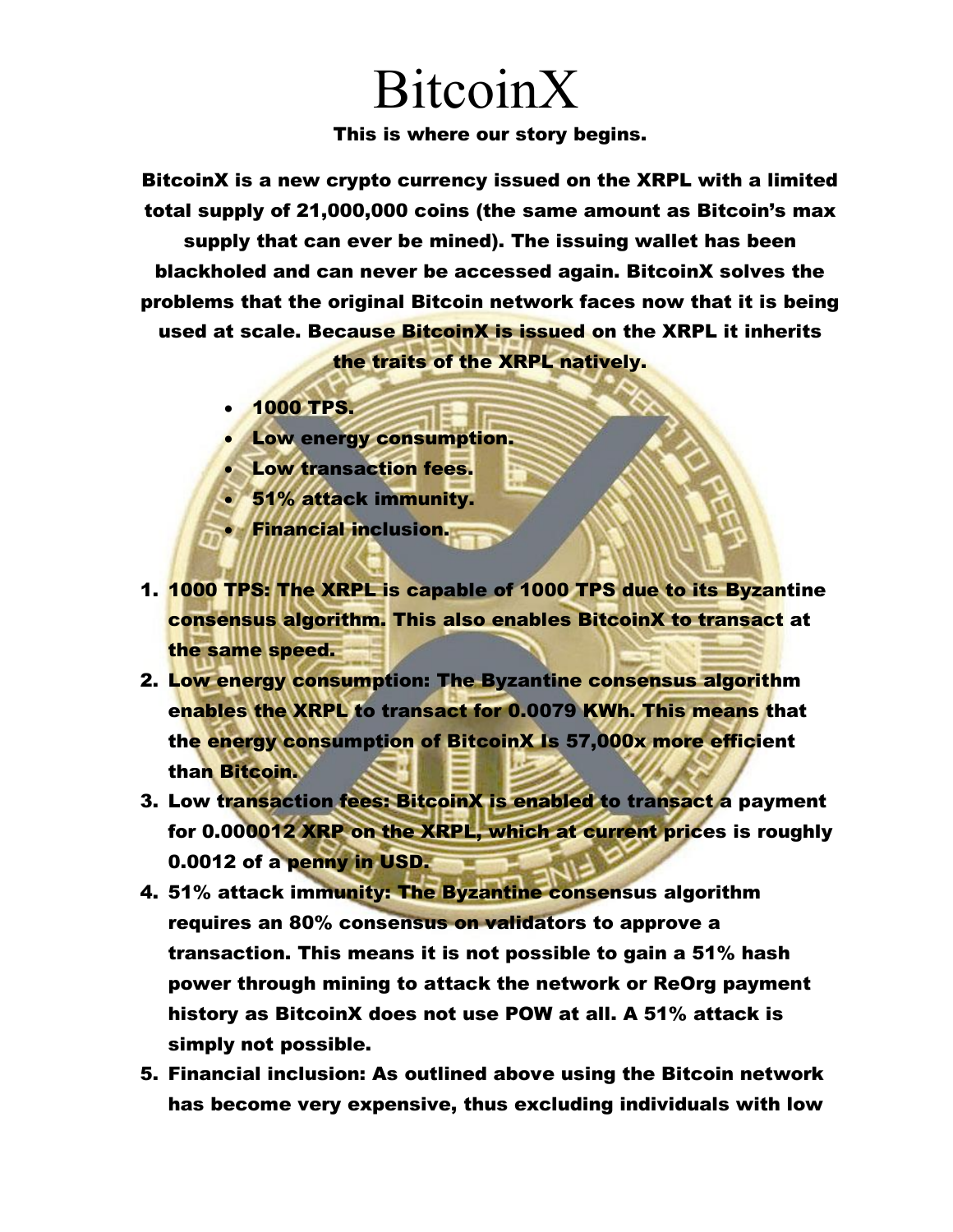capital or that live in an under developed country. BitcoinX in its current stated is able to be accessed for very small fractions of one penny in USD, and is currency agnostic for anyone to access. In its current state, no amount of money is too small to interact with the token.

#### Tokenomics:

BitcoinX issued a total supply of 21,000,000 and blackholed the issuing wallet so no more tokens can ever be created.

 20,000,000 BTCX (0.9523%) were distributed to the community via the airdrop mechanism verifiable on the blockchain (all you have to do is look).

 A 20,000 BTCX giveaway is currently in progress. More giveaways are planned in the coming weeks to reduce the developer's holdings as this token is meant to be for the people and promote organic financial inclusion and growth. • Developers currently hold less than 5% of the total supply

which continues to decrease.

#### Road Map

#### Short term:

- Continue website development.
- Seek whitelist approval.
- File for price chart approvals on major price feed websites
- Online engagement for organic community growth.
- Issue BitcoinX early adopter NFT's for the community.

#### Long Term

Our broad vision for the project is heavily focused on the concept of financial inclusion. Long have been the days where individuals provide